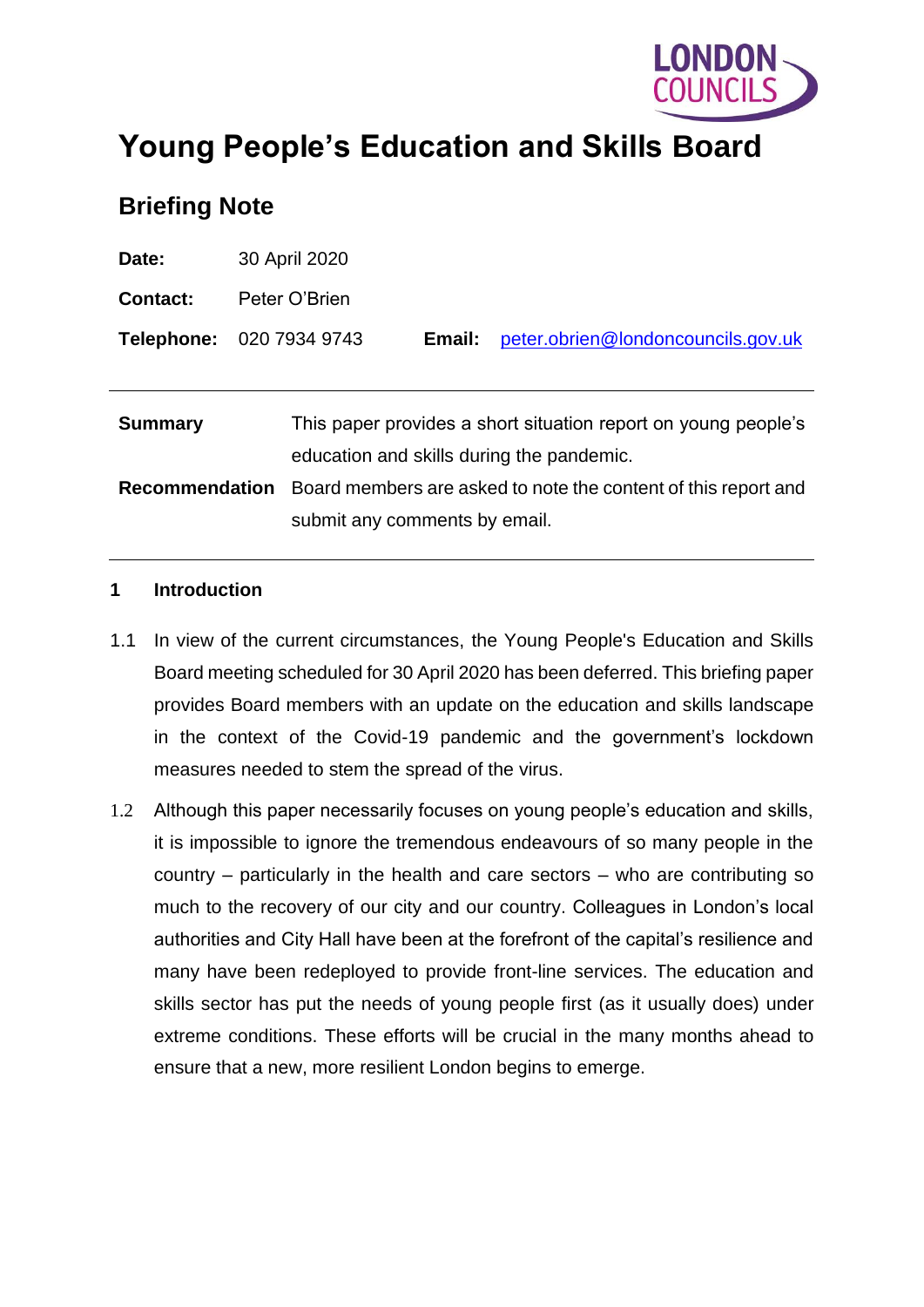## **2 Context**

- 2.1 The Coronavirus Act 2020 provides the legal basis for the government's response to the global pandemic. The key decisions related to the remit of the Young People's Education and Skills Board are:
	- Schools, colleges (including sixth form colleges, general further education colleges and specialist colleges) have been directed to stay open only for those students whose parents are 'key workers' or who cannot remain at home. These institutions have been told to 'make arrangements' for all other students to continue learning by other means – usually by a combination of research projects, self-directed study, extended homework exercises, on-line lessons, streaming archived material.
	- A level and GCSE examinations this year have been replaced by teacher assessments that have to follow government guidelines<sup>1</sup>.
	- The government has provided additional funding to support schools, colleges and apprenticeship providers that it hopes will ensure the continued viability of the education and skills sector, especially in those areas that depend on inyear recruitment.
- 2.2 This paper does not seek to summarise or further explain the government's guidance<sup>2</sup> but considers some of the main effects on different aspects of the education and skills sector in London.
- 2.3 The March edition of London's Economy Today (published by GLA Economics) $3$ reported on the broader impact in London of COVID 19 and provides a useful backdrop to this paper.
- 2.4 The House of Commons Education Select Committee has launched an inquiry looking at how the outbreak of Covid-19 is affecting all aspects of the education

<sup>1</sup> [https://www.gov.uk/government/collections/coronavirus-covid-19-guidance-for](https://www.gov.uk/government/collections/coronavirus-covid-19-guidance-for-schools-and-other-educational-settings)[schools-and-other-educational-settings](https://www.gov.uk/government/collections/coronavirus-covid-19-guidance-for-schools-and-other-educational-settings) (the link is to the general guidance as the separate documents tend to be updated regularly)

<sup>&</sup>lt;sup>2</sup> The government's general guidance is at<https://www.gov.uk/coronavirus>

<sup>3</sup> [https://data.gov.uk/dataset/cfc3666c-4c98-4d88-9ba8-359b35e97e4e/london-s](https://data.gov.uk/dataset/cfc3666c-4c98-4d88-9ba8-359b35e97e4e/london-s-economy-today)[economy-today](https://data.gov.uk/dataset/cfc3666c-4c98-4d88-9ba8-359b35e97e4e/london-s-economy-today)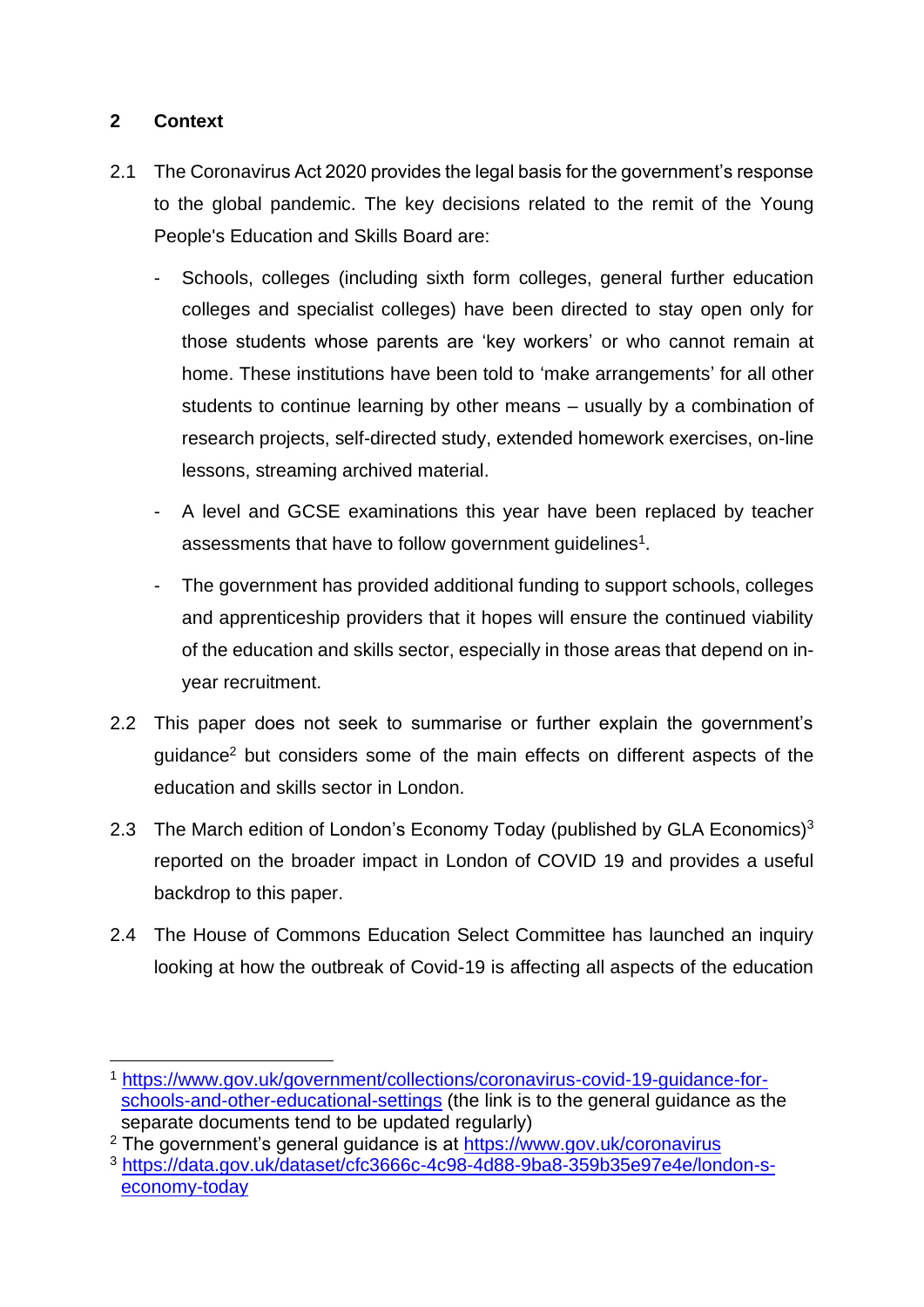sector and children's social care system. The committee is asking for submissions of evidence by 31 May.<sup>4</sup>

2.5 This paper is in two parts: Part One covers current issues and Part Two provides a short general policy update.

<sup>4</sup> [https://committees.parliament.uk/work/202/the-impact-of-covid19-on-education-and](https://committees.parliament.uk/work/202/the-impact-of-covid19-on-education-and-childrens-services/?dm_i=4R3K,BSON,10I091,1B4FU,1)[childrens-services/?dm\\_i=4R3K,BSON,10I091,1B4FU,1](https://committees.parliament.uk/work/202/the-impact-of-covid19-on-education-and-childrens-services/?dm_i=4R3K,BSON,10I091,1B4FU,1)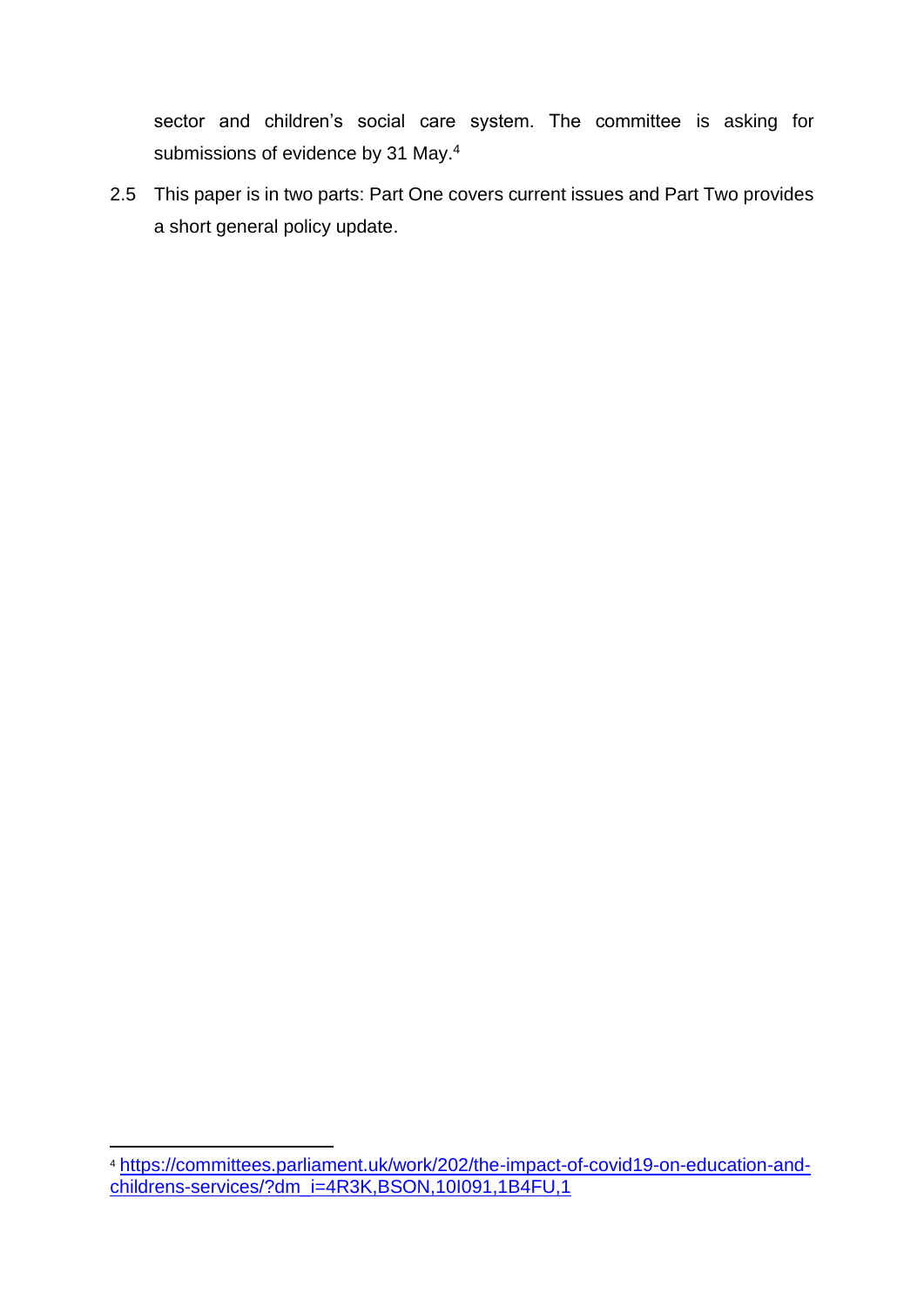#### **Part One: Current Issues**

# **3 Participation and the risk of young people being not in education, employment or training (NEET)**

- 3.1 The Department for Education (DfE) has started to publish statistics based on the daily attendance records provided by schools and colleges<sup>5</sup>. These show that the attendance rate during the week commencing 23 March was three per cent, and one per cent during the week commencing 13 April (when most schools were on their Easter break). The attendance rate amongst pupils in educational settings reached almost 2 per cent in the week commencing 24 April. Around 78 per cent of education settings were open on Friday 24 April, an increase from 61 per cent the week before. The number of children attending in educational settings who are classed as vulnerable increased to 49,000 on Friday 24 April, around double the number from the Friday before.
- 3.2 The government has planned for the loan of tablets to young people who need them as part of their studies and has commissioned material to support learning at each key stage to be available for downloading and streaming. The Oak National Academy<sup>6</sup> has been set up, since the start of the lockdown, to provide quality assured and curriculum-mapped on-line lessons. It has said that it had delivered 750,000 lessons up to 21 April and the BBC has expanded the content of its Bitesize revision programme.
- 3.3 The Sutton Trust has reported on the disparities in the take-up of education resources<sup>7</sup> based on comparisons between private education, mainstream education and family background. Inequality was the theme of an article written by the Institute of Fiscal Studies (IFS) that appeared in The Times recently<sup>8</sup>. There is concern that those 'left behind' (and who have been the focus of the

<sup>5</sup> [https://www.gov.uk/government/publications/coronavirus-covid-19-attendance-in](https://www.gov.uk/government/publications/coronavirus-covid-19-attendance-in-education-and-early-years-settings)[education-and-early-years-settings](https://www.gov.uk/government/publications/coronavirus-covid-19-attendance-in-education-and-early-years-settings)

<sup>6</sup> <https://www.thenational.academy/>

<sup>7</sup> [https://www.suttontrust.com/wp-content/uploads/2020/04/COVID-19-Impact-Brief-](https://www.suttontrust.com/wp-content/uploads/2020/04/COVID-19-Impact-Brief-School-Shutdown.pdf?platform=hootsuite)[School-Shutdown.pdf?platform=hootsuite](https://www.suttontrust.com/wp-content/uploads/2020/04/COVID-19-Impact-Brief-School-Shutdown.pdf?platform=hootsuite)

<sup>8</sup> <https://www.ifs.org.uk/publications/14821>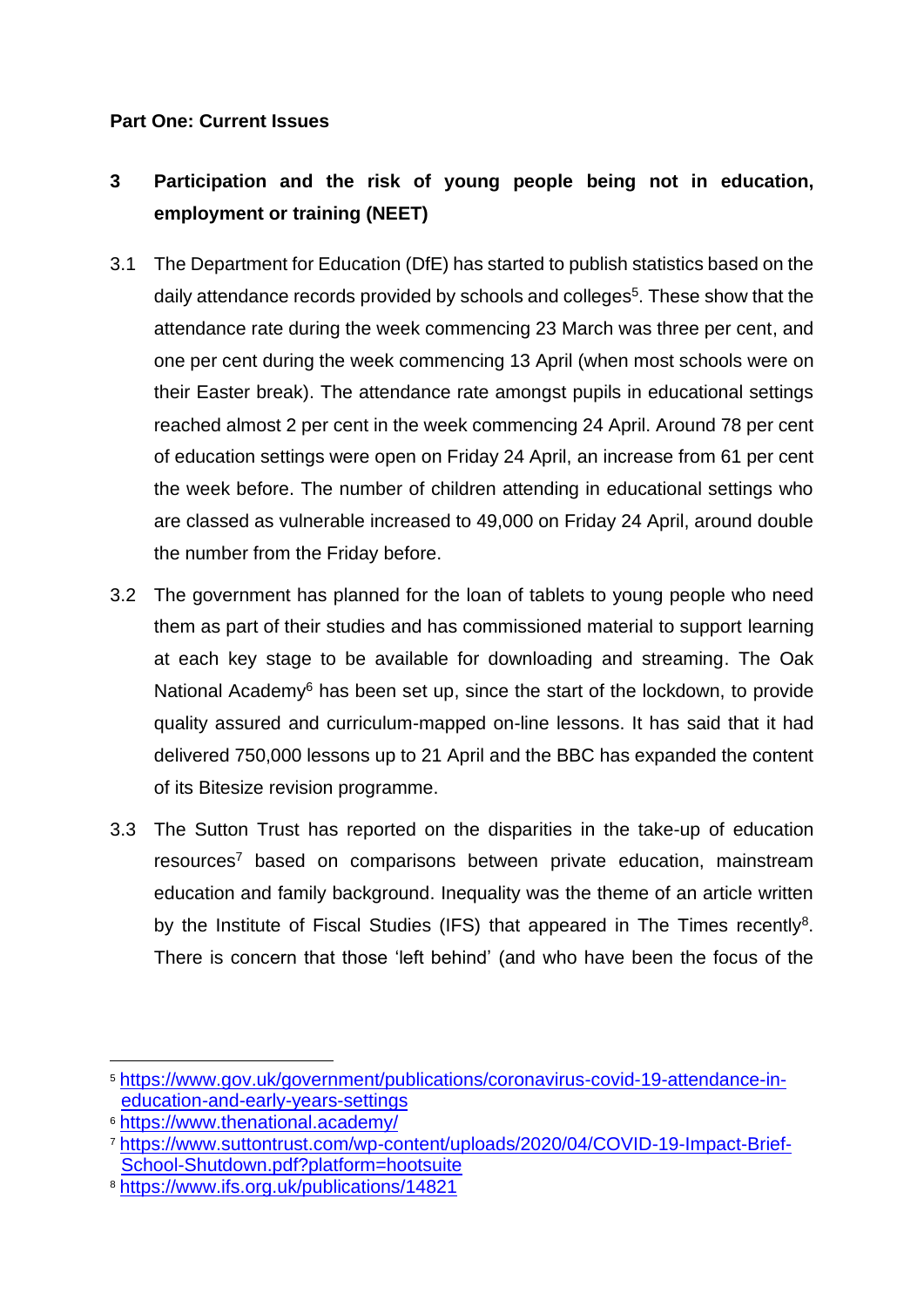Board's attention) may fall further behind and may be less well equipped to move on in life or further studies in the future.

3.4 More positively, the increased use of on-line teaching and other materials has highlighted the potential for these resources to become a more prominent feature of teaching and learning. Moreover, exposure to self-directed study and the development of research skills in Years 9 and younger suggests that pupils and students may be far better placed for study at key stage 4 and beyond. The extent to which these aspects of the current situation shape the future and attainment of young people will be clearer over time.

## **4 Attainment/Achievement**

- 4.1 In the absence of examinations, the robustness of which has been one of the cornerstones of education reform for the past 10 years, Ofqual has devised a (exceptional) method of awarding GCSEs and A levels for the current year, though these results will not feature in institutional comparisons as in previous years but will instead be provided at local authority level only.
- 4.2 Although there is an appeal procedure, it is possible that many students will opt to sit examinations when institutions re-open to all students.
- 4.3 The Young People's Education and Skills Team is working with colleagues at Mime Consulting to provide guidance to boroughs on analysis and interpretation of the results through Intelligent London<sup>9</sup>.

## **5 Apprenticeships**

- 5.1 As most Apprenticeships are delivered by Independent Providers, there are some specific issues that this part of the education and skills sector is facing (the Chartered Management Institute (CMI) has published an article<sup>10</sup> that explains the different experiences of apprentices).
- 5.2 First, because Apprentices are employed, they are affected by the general conditions of the lockdown. Anecdotal reports suggest that most Apprentices are

<sup>9</sup> <http://www.intelligentlondon.org.uk/>

<sup>10</sup> [https://www.managers.org.uk/insights/news/2020/april/what-about-apprentices](https://www.managers.org.uk/insights/news/2020/april/what-about-apprentices-during-covid-19)[during-covid-19](https://www.managers.org.uk/insights/news/2020/april/what-about-apprentices-during-covid-19)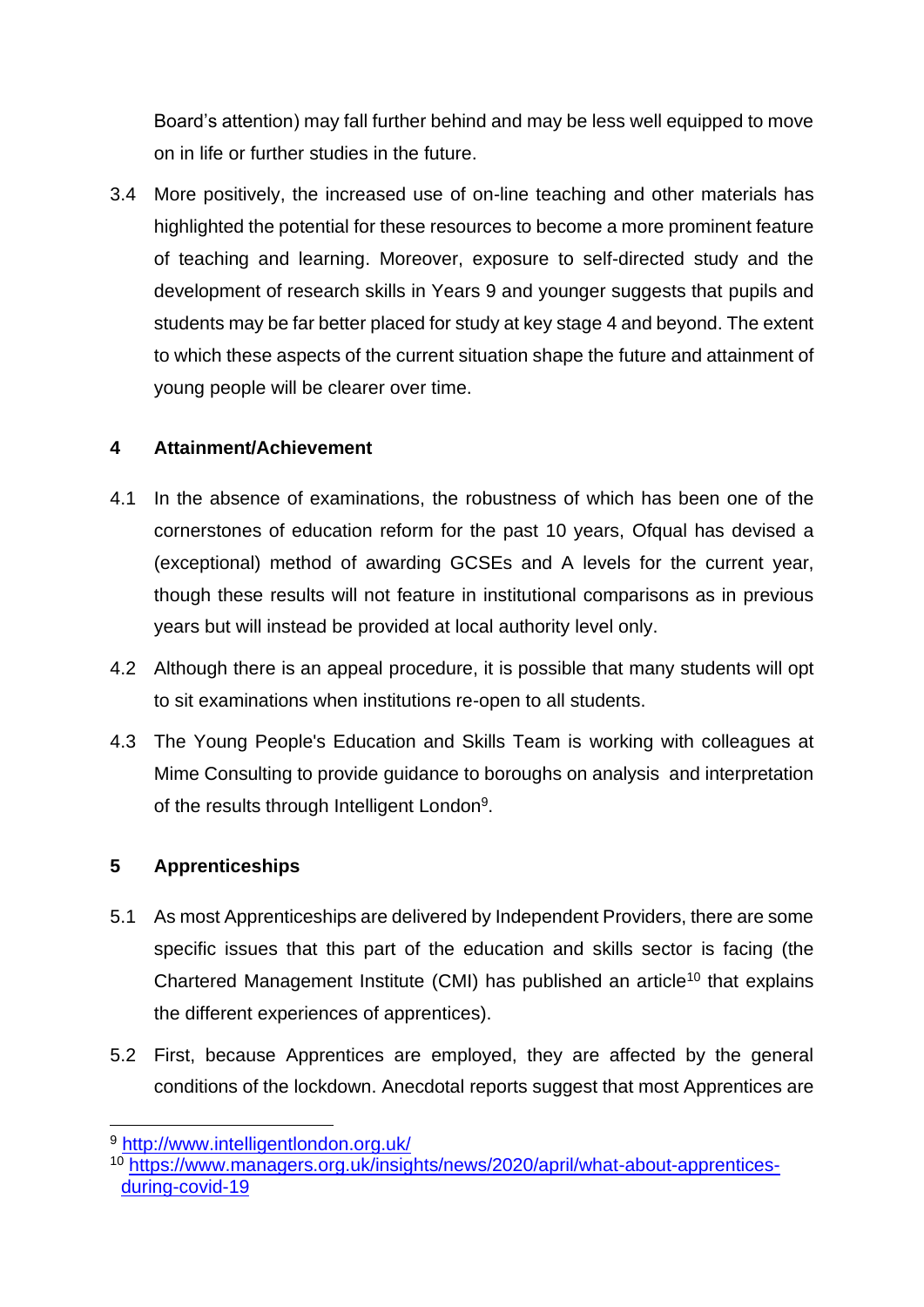continuing in learning – though what proportion of Apprentices aged 16 to 19 are doing so is not known. Evidently, a large number of Apprentices are either in the furlough arrangements (and it is unclear how many will resume their former roles when those arrangements come to an end - see also paragraph 9), or have been made redundant and have been unable to secure alternative employment, either with or without an Apprenticeship.

- 5.3 Second, because of their independence, the provider base has not been provided with the same level of guaranteed funding as schools and colleges. While the government has put in place some level of assurance, the provider base is particularly vulnerable in the event of a prolonged lockdown. The Education and Skills Funding Agency (ESFA) has published details of a new post-16 provider relief scheme<sup>11</sup> enabling providers to recoup lost income from non-levy apprenticeship and adult education budget funded activity. However, this does not include Levy funded activity which represents the majority of providers' income.
- 5.4 Third, the arrangements for end point assessment, which is integral to the quality of Apprenticeship Standards, are still the subject of discussion between the government and providers.

#### **6 T levels**

6.1 The government has announced that the introduction of T levels will proceed in September as planned<sup>12</sup> and has proceeded to publish the content and specifications for the first three T level qualifications.

#### **7 Quality and Standards**

7.1 Ofsted has suspended its programme of inspections and will announce when it has lifted this suspension.

#### **8 Funding**

<sup>11</sup> [https://www.gov.uk/government/publications/esfa-post-16-provider-relief](https://www.gov.uk/government/publications/esfa-post-16-provider-relief-scheme/esfa-post-16-provider-relief-scheme-covid-19-response-policy-document)[scheme/esfa-post-16-provider-relief-scheme-covid-19-response-policy-document](https://www.gov.uk/government/publications/esfa-post-16-provider-relief-scheme/esfa-post-16-provider-relief-scheme-covid-19-response-policy-document)

<sup>12</sup> <http://lsect.co.uk/wp-content/uploads/2020/04/T-level-letter-09-04-20.pdf>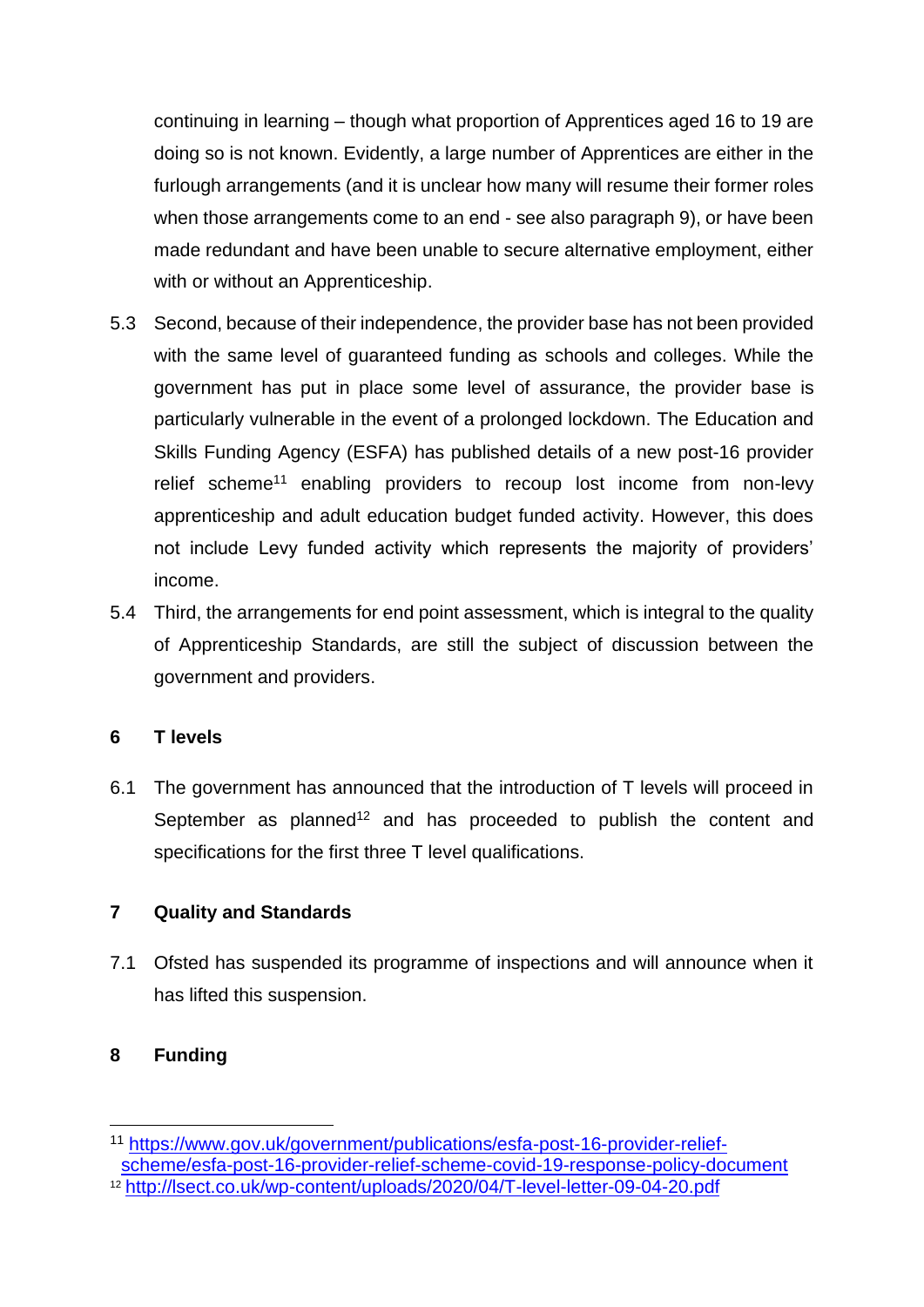- 8.1 Although the government has provided some guarantees to the sector about funding, there remain a number of concerns, for example:
	- Learning institutions that traditionally recruit significant numbers of young people during the year, often on short courses, fear that their circumstances are not adequately factored into the calculations for funding for the current and future years.
	- The funding formula for colleges includes elements that need to be subject to detailed discussions between the ESFA and individual colleges (for example, the retention factor, disadvantage funding and the funding condition for English and maths).
- 8.2 The longer-term issue of funding is covered in Part two of this paper.

#### **9 Progressions - the Labour Market**

- 9.1 Primarily with the support of the nation management of the pandemic is centred on preserving lives and health. There are, however, inescapable and far-reaching economic consequences that cannot yet be accurately predicted (see the Office for Budget Responsibility's assessment as a guide to the economic issues<sup>13</sup>, and the Social Market Foundation's consideration of the impact on intergenerational fairness<sup>14</sup>). Of relevance to the Board's priorities are the short-, medium- and (possible) long-term effects on the labour market, especially the impact on young people.
- 9.2 It is worth noting that:
	- In the last two weeks of March, nearly one million people claimed Universal Credit, around 10 times the usual rate (the position has subsequently improved but is still significantly above the seasonal average).
	- The youth labour market was exhibiting causes for concern before the onset of the coronavirus crisis.

<sup>13</sup> [https://obr.uk/coronavirus-lockdown-to-deliver-large-but-hopefully-temporary](https://obr.uk/coronavirus-lockdown-to-deliver-large-but-hopefully-temporary-shock-to-the-economy-and-public-finances/)[shock-to-the-economy-and-public-finances/](https://obr.uk/coronavirus-lockdown-to-deliver-large-but-hopefully-temporary-shock-to-the-economy-and-public-finances/)

<sup>14</sup> <http://www.smf.co.uk/publications/intergenerational-fairness-coronavirus/>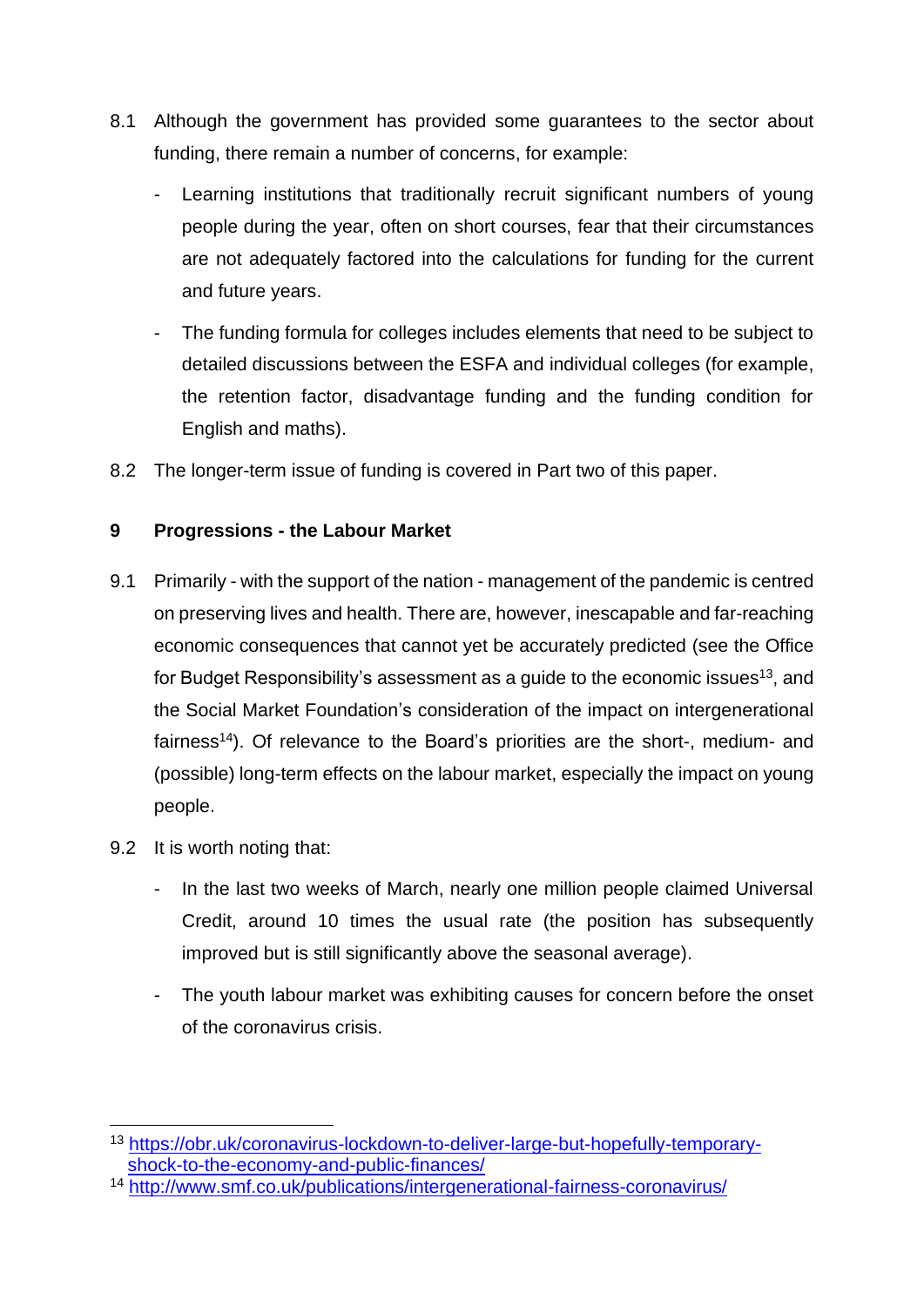- 9.3 Analysis by the Youth Futures Foundation and Impetus<sup>15</sup> reveals that youth unemployment has been steadily increasing. It suggests that there are structural issues that need to be addressed (such as: simplifying/integrating services; improving guidance; equalising connections between young people and employers; supporting employers to attract and retain staff from diverse backgrounds).
- 9.4 While many firms have retained their workforce (or a large proportion of their workforce) through the furlough arrangements, it is not certain how many of these businesses will remain viable in the absence of such support. This may prove particularly true of business that depend on seasonal boosts in trade or tourism that may not be replicated this year.
- 9.5 The Resolution Foundation reports<sup>16</sup> that employees in the lowest-paying hospitality and retail sectors are most likely to be affected by the Coronavirus Job Retention Scheme.
- 9.6 Based on the government's briefings throughout the crisis and based on the experience of other countries, it is anticipated that businesses will re-open gradually over a period of time. The Institute of Employment Studies<sup>17</sup> has combined its assessment of the impact of the lockdown with a five-point plan that it proposes the government should adopt as the economy opens up again:
	- investment in new active labour programmes for those out of work
	- refocusing skills and training to support the recovery
	- an integrated and coherent offer for young people
	- an orderly withdrawal from the Job Retention Scheme
	- a new, partnership-based, 'Back to Work' campaign.

## **10 Progression to Further and Higher Education**

<sup>15</sup> [https://youthfuturesfoundation.org/wp](https://youthfuturesfoundation.org/wp-content/uploads/2020/04/YFF_NEET_Report51.pdf)[content/uploads/2020/04/YFF\\_NEET\\_Report51.pdf](https://youthfuturesfoundation.org/wp-content/uploads/2020/04/YFF_NEET_Report51.pdf)

<sup>16</sup> [https://www.resolutionfoundation.org/app/uploads/2020/04/Launching-an](https://www.resolutionfoundation.org/app/uploads/2020/04/Launching-an-economic-lifeboat.pdf)[economic-lifeboat.pdf](https://www.resolutionfoundation.org/app/uploads/2020/04/Launching-an-economic-lifeboat.pdf)

<sup>17</sup> <https://www.employment-studies.co.uk/resource/getting-back-work-0>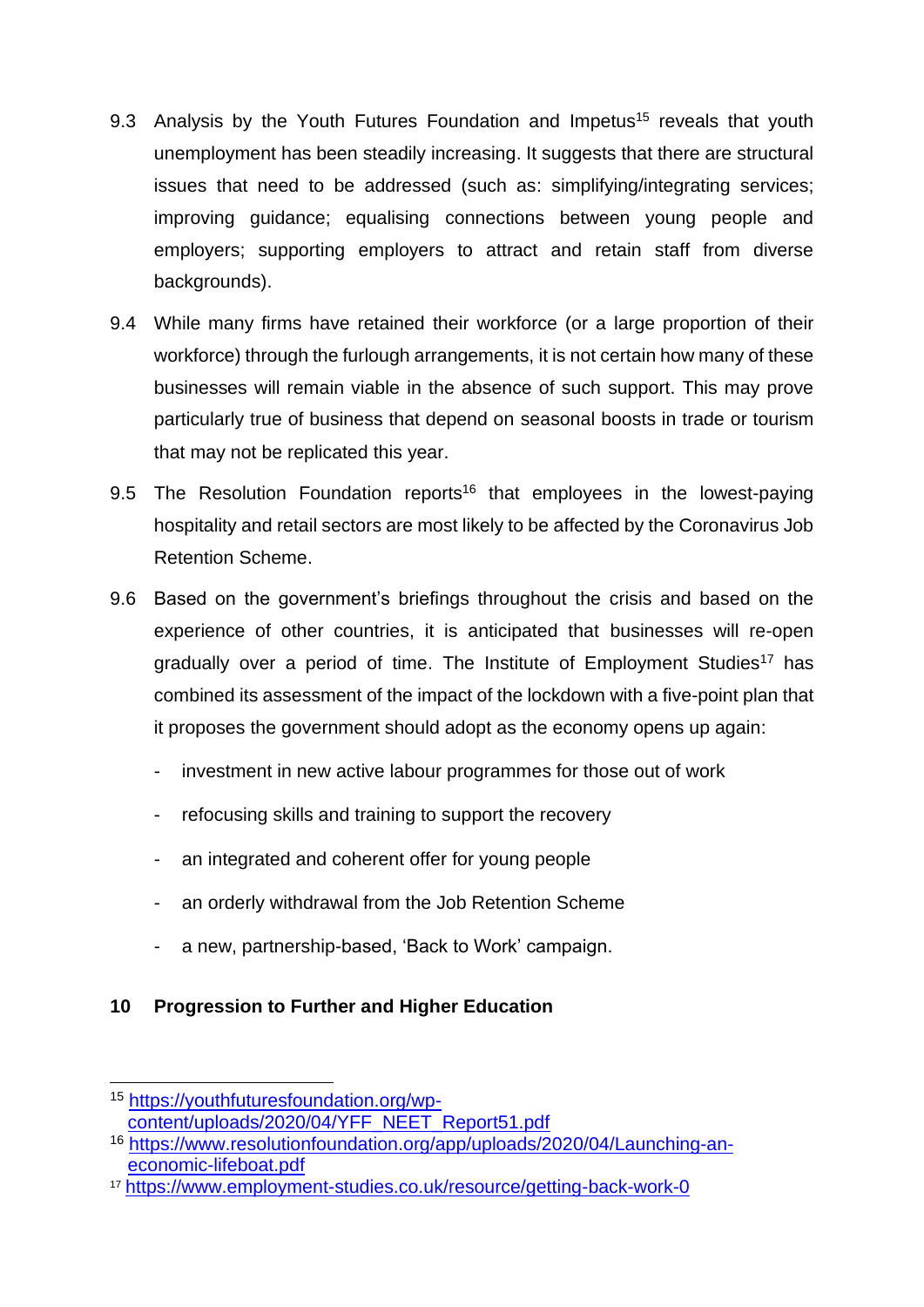- 10.1 Although learning institutions have responded to the crisis with both innovation and alacrity, it is unclear how careers advice and guidance have been provided to young people; especially to those who need most support (see also paragraph 15).
- 10.2 While the government's provision of additional funding and easing some of its conditions has been welcomed by the sector, the effectiveness of enrolments into Further and Higher Education courses due to start in September depends on both the timing of the end of the lockdown and the delivery of examination results as promised on 13 August (A level) and 20 August (GCSE).
- 10.3 The Unite Foundation has published a paper that shows differentiated outcomes for care experienced and estranged students $^{18}$ .
- 10.4 The IFS makes more ominous soundings in their paper *A bad time to graduate*. Here, the IFS relates the prospects for students to the recession if anticipates will follow the coronavirus crisis. They contend that experience from previous recessions shows that graduates will be less likely to find work and will start off in lower-paying occupations than they might have expected. Given the likely scale of the downturn into which the IFS believes they will be graduating, they say that it is likely to take at least five, and perhaps ten, years for these effects to wear off and this, alongside the loss of some face-to-face teaching, has led some students to request a rebate on their fees. The IFS does not believe that this is a good way of responding to a weak labour market as the nature of the income-contingent loan system is precisely to insure graduates against bad outcomes. The danger foreseen by the IFS is that if graduates earn less they will pay back less and what they need above all else is a sharp economic recovery; without which they are likely to suffer lower incomes for many years to come.

#### **11 Special Needs**

11.1 Although the government announced that schools and colleges should normally be closed to pupils and students from 20 March 2020, educational settings were asked to continue to provide care for a limited number of children and young

<sup>18</sup> [https://www.unitefoundation.co.uk/wp-content/uploads/2020/02/Positive-Impact-](https://www.unitefoundation.co.uk/wp-content/uploads/2020/02/Positive-Impact-Report.pdf?platform=hootsuite)[Report.pdf?platform=hootsuite](https://www.unitefoundation.co.uk/wp-content/uploads/2020/02/Positive-Impact-Report.pdf?platform=hootsuite)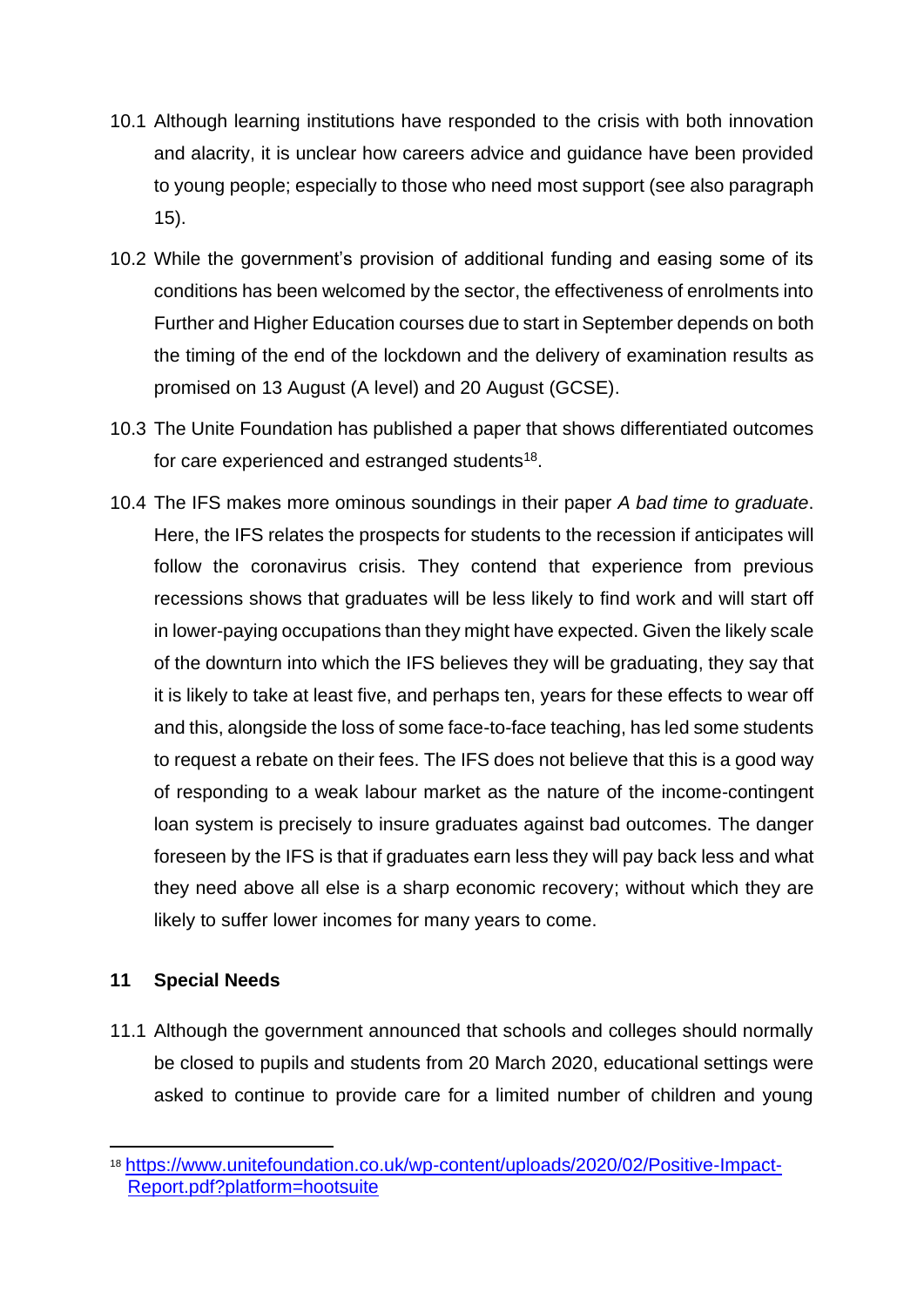people - those who are vulnerable and those whose parents/carers are critical to the coronavirus response.

11.2 Vulnerable children and young people included those who "have an education, health and care (EHC) plan whose needs cannot be met safely in the home environment"<sup>19</sup> .

<sup>19</sup> [https://www.gov.uk/government/publications/coronavirus-covid-19-guidance-on](https://www.gov.uk/government/publications/coronavirus-covid-19-guidance-on-vulnerable-children-and-young-people)[vulnerable-children-and-young-people](https://www.gov.uk/government/publications/coronavirus-covid-19-guidance-on-vulnerable-children-and-young-people)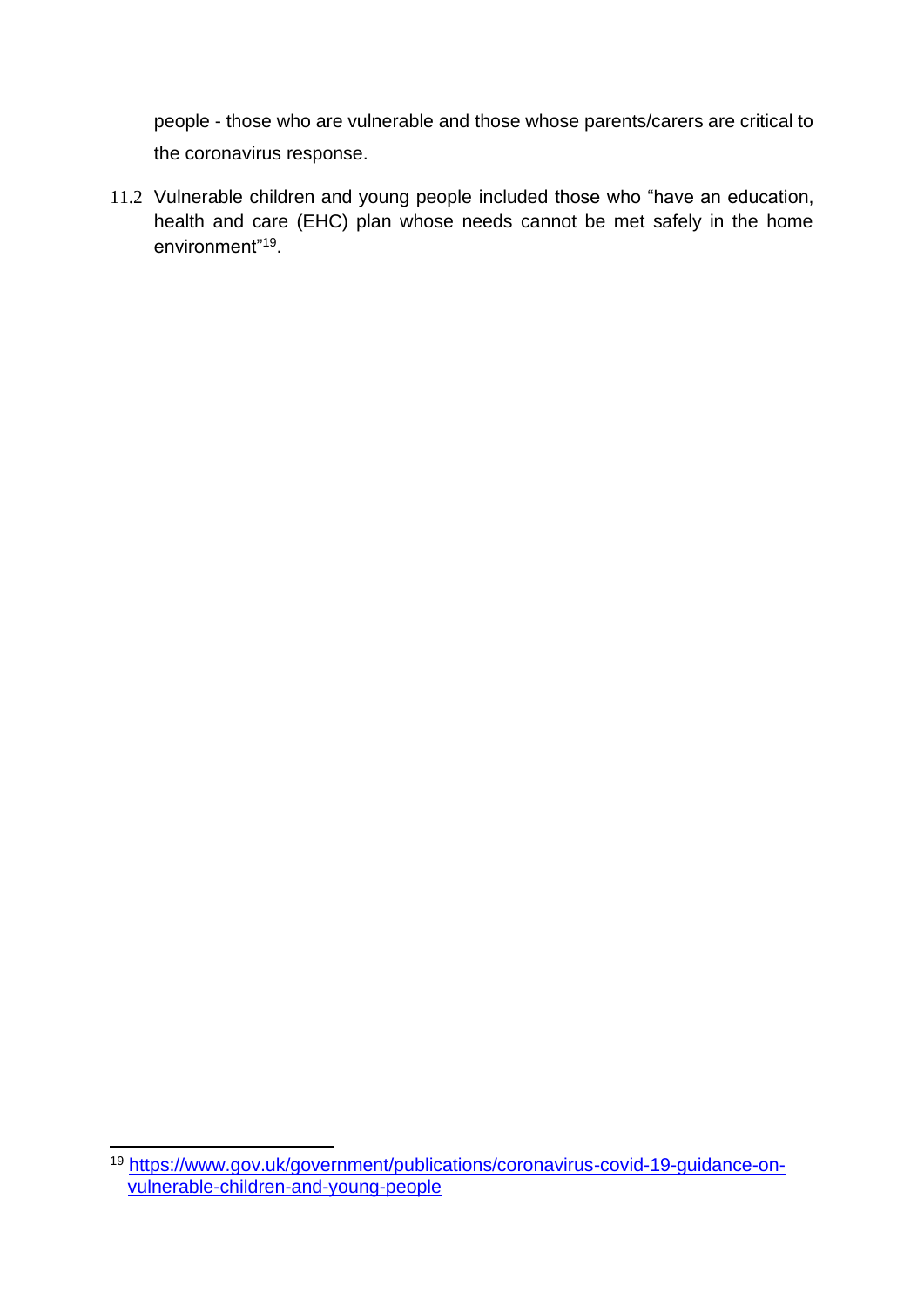#### **Part Two: Policy Update**

This part of the Briefing Note covers policies and reports that were issued before the lockdown started on 24 March 2020.

#### **12 Budget<sup>20</sup>**

- 12.1 The Chancellor of the Exchequer delivered the Budget to Parliament on 11 March 2020. The main points of interest are:
	- £1.5 billion over five years in FE Capital funds
	- £2.5 billion National Skills Fund
	- Eight new Institutes of Technology and 11 maths schools
	- £95 million to support the roll-out of T levels

# **13 Skills for Londoners – consultation on the Adult Education Budget (AEB) 2021 to 2022**

13.1 City Hall conducted the consultation on the use of the AEB and its outcome is expected shortly.

#### **14 Careers Guidance**

14.1 The Organisation for Economic Cooperation and Development (OECD), as part of its Programme for International Student Assessment (PISA), posed the question "*Are students' career expectations aligned with their skills?*" in a report published in February<sup>21</sup>. It says that young people are often ill informed about job opportunities and careers so that their decisions can be made on the basis if the background, not their potential. The report sees a crucial role for education systems in ensuring the continued flow of appropriately skilled and informed young people into the labour market.

<sup>20</sup> <https://www.gov.uk/government/publications/budget-2020-documents>

<sup>21</sup> [https://www.oecd-ilibrary.org/docserver/ed790c76](https://www.oecd-ilibrary.org/docserver/ed790c76-en.pdf?expires=1587983928&id=id&accname=guest&checksum=EE65289057396D83416484402AB4B277) [en.pdf?expires=1587983928&id=id&accname=guest&checksum=EE65289057396](https://www.oecd-ilibrary.org/docserver/ed790c76-en.pdf?expires=1587983928&id=id&accname=guest&checksum=EE65289057396D83416484402AB4B277) [D83416484402AB4B277](https://www.oecd-ilibrary.org/docserver/ed790c76-en.pdf?expires=1587983928&id=id&accname=guest&checksum=EE65289057396D83416484402AB4B277)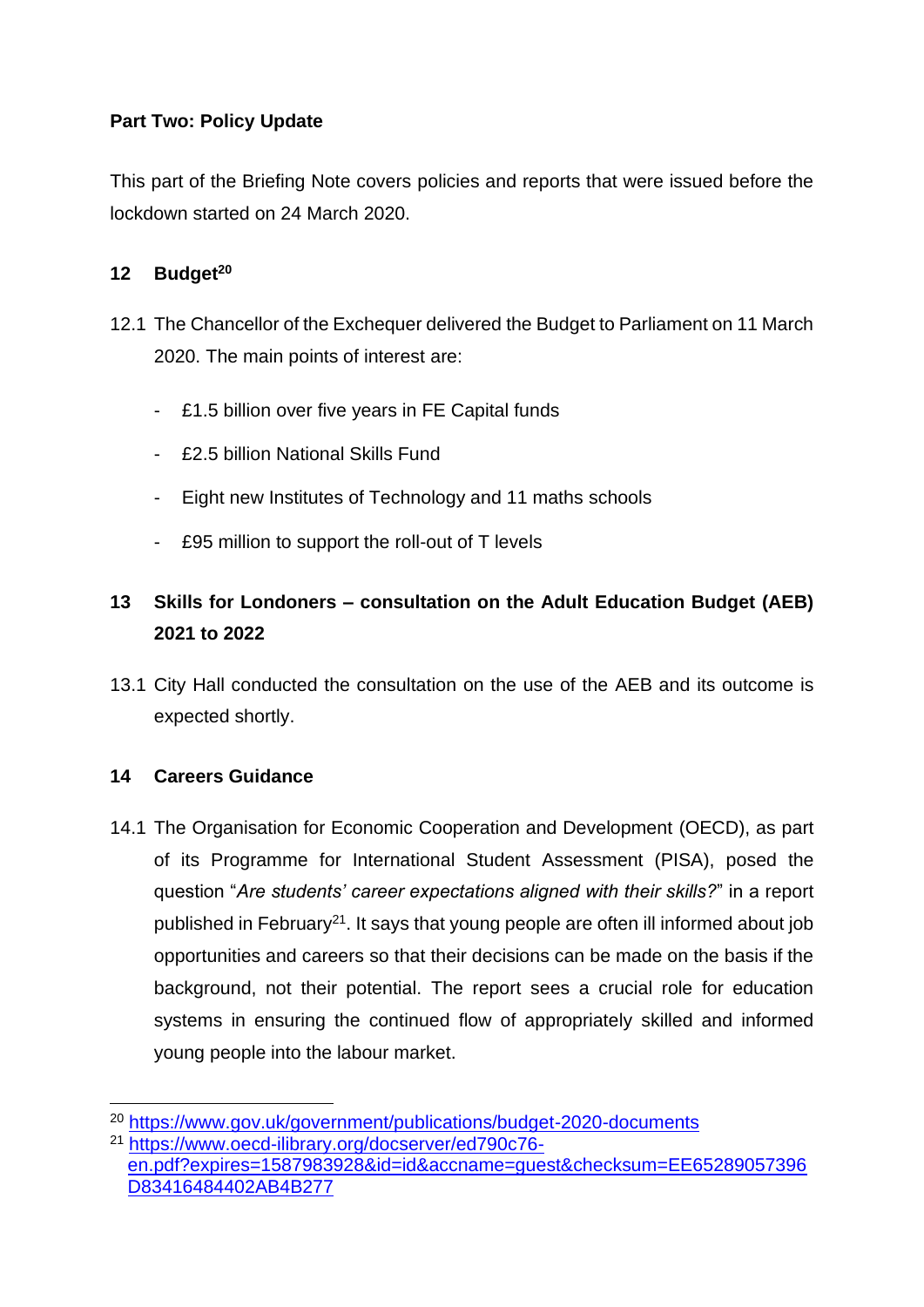- 14.2 The Association of Employment and Learning Providers (AELP) produced a plan to improve the careers advice system during National Careers Week in March<sup>22</sup>. It is centred on five points:
	- incentivising schools to promote apprenticeships
	- enforcement of the Baker Clause
	- investment in better workforce development for teachers
	- facilitating collaboration between schools and training providers
	- refocusing existing careers guidance initiatives.

## **15 Runaway Training<sup>23</sup>**

15.1 The consultants EDSK published a report calling for renewed effort to improve the quality of Apprenticeships due to 'rebadging' training as an Apprenticeship.

## **16 London's Poverty Profile 2020<sup>24</sup>**

- 16.1 The Trust for London has produced the latest update of London's Poverty Profile. The report highlights that, even before Covid-19, London had the highest poverty rates in the UK. The profile's key findings are
	- 28 per cent of people live in poverty in London
	- 74 per cent of adults in poverty in London (1,050,000) are in working families (up from 62 per cent a decade ago)
	- Housing costs for households in poverty in London, on average, amount to 56 per cent of their net income, compared to 36 per cent in the rest of England

<sup>22</sup> [https://www.aelp.org.uk/media/3549/81-a-joined-up-approach-to-careers](https://www.aelp.org.uk/media/3549/81-a-joined-up-approach-to-careers-information-advice-and-guidance.pdf)[information-advice-and-guidance.pdf](https://www.aelp.org.uk/media/3549/81-a-joined-up-approach-to-careers-information-advice-and-guidance.pdf)

<sup>23</sup> <https://www.edsk.org/wp-content/uploads/2020/01/EDSK-Runaway-training.pdf>

<sup>24</sup> .[https://trustforlondon.fra1.digitaloceanspaces.com/media/documents/Londons\\_Pov](https://trustforlondon.fra1.digitaloceanspaces.com/media/documents/Londons_Poverty_Profile_2020.pdf) [erty\\_Profile\\_2020.pdf](https://trustforlondon.fra1.digitaloceanspaces.com/media/documents/Londons_Poverty_Profile_2020.pdf)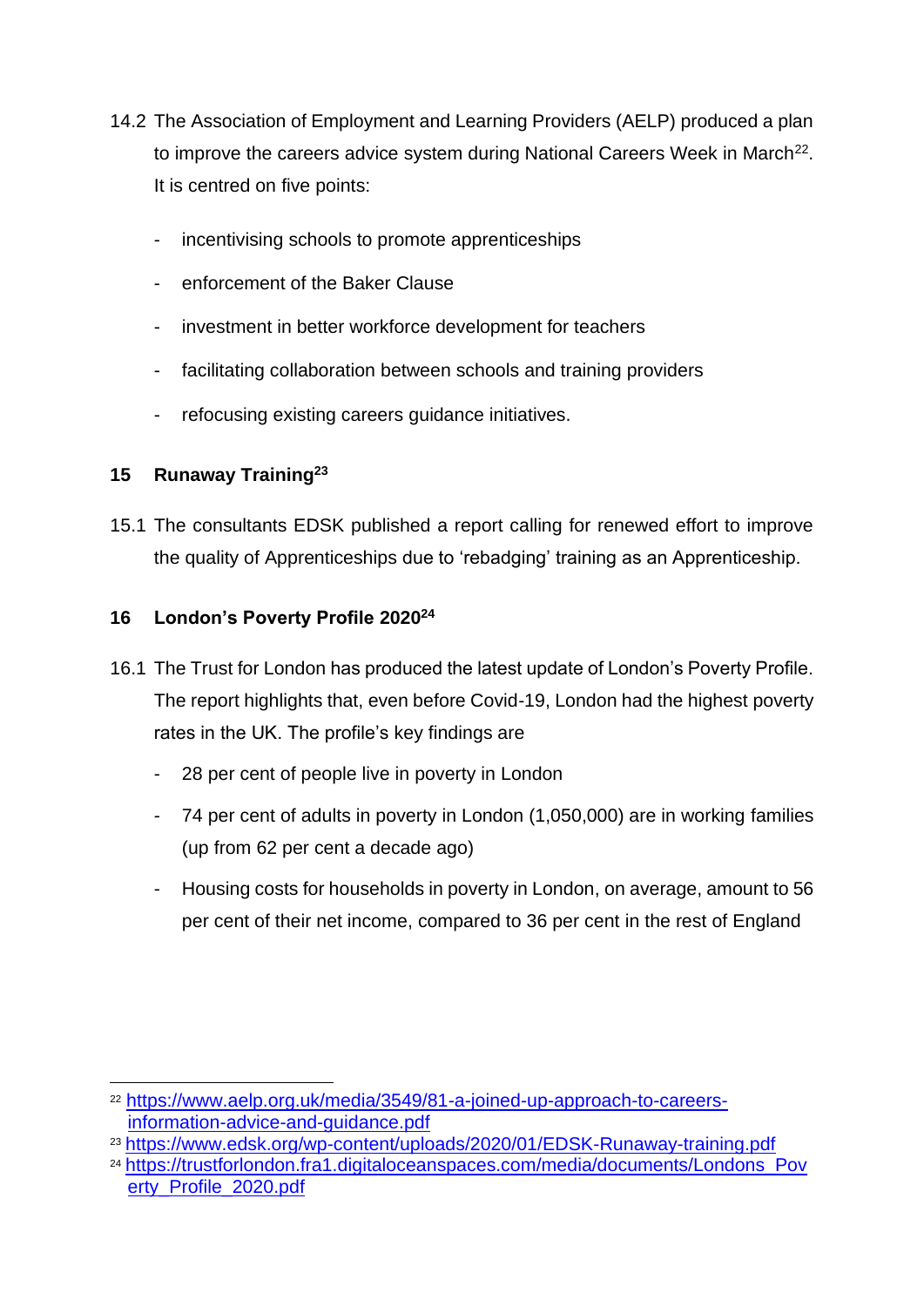# **17 Living on Different Incomes in London: Can public consensus identify a 'riches line'?<sup>25</sup>**

17.1 This report into wealth inequalities was commissioned by the Trust for London. Conducted by the London School of Economics with Birmingham and Loughborough Universities, the report notes the wealth inequalities that exist but there was no consensus on any remedial action.

#### **18 Youth Select Committee**

18.1 The British Youth Council has published the Youth Select Committee's report into knife crime<sup>26</sup> (the topic was selected by the Youth Parliament). The report explores and makes recommendations on: the causes of crime, the general conditions in which the perpetrators and victims of knife crime live, services that can help reduce crime, policing and sentencing.

#### **19 What works in education for children who have a social worker? 27**

- 19.1 What Works In Education (part of the government-funded What Works Network) has re—analysed data from 63 randomised controlled trials, funded by the Education Endowment Foundation (EEF), to look at the impacts of educational interventions on the attainment of young people who have had a social worker.
- 19.2 The study found that impacts on young people who have had a social worker are comparable in size to impacts on all children on average. However, different interventions are effective, suggesting that the needs of young people who have had a social worker in education may be different to their peers. Small sample sizes for the sub-group looked at (young people who have had a social worker) mean that findings cannot be conclusive at this stage. Ten projects that show 'Signs of Potential' have been identified – interventions that appear to have larger

<sup>25</sup> [https://www.trustforlondon.org.uk/publications/can-public-consensus-identify-a](https://www.trustforlondon.org.uk/publications/can-public-consensus-identify-a-riches-line/)[riches-line/](https://www.trustforlondon.org.uk/publications/can-public-consensus-identify-a-riches-line/)

<sup>26</sup> [https://www.byc.org.uk/wp-content/uploads/2020/02/Youth-Select-Committee-Our-](https://www.byc.org.uk/wp-content/uploads/2020/02/Youth-Select-Committee-Our-Generations-Epedemic-Knife-Crime.pdf)[Generations-Epedemic-Knife-Crime.pdf](https://www.byc.org.uk/wp-content/uploads/2020/02/Youth-Select-Committee-Our-Generations-Epedemic-Knife-Crime.pdf)

<sup>27</sup> [https://whatworks-csc.org.uk/research-report/what-works-in-education-for-children](https://whatworks-csc.org.uk/research-report/what-works-in-education-for-children-who-have-had-social-workers/)[who-have-had-social-workers/](https://whatworks-csc.org.uk/research-report/what-works-in-education-for-children-who-have-had-social-workers/)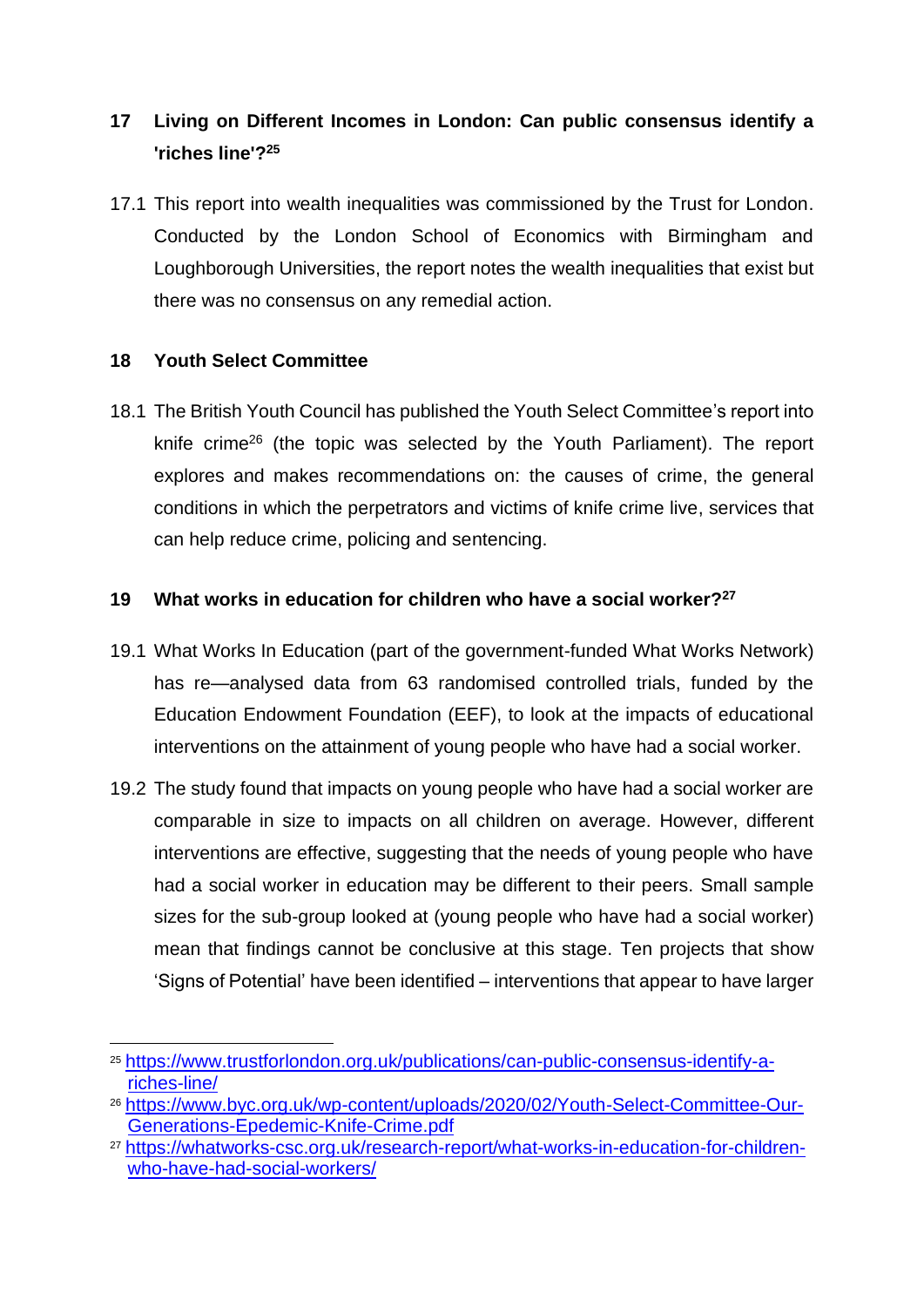positive impacts for young people who have had a social worker than for their peers.

#### **20 Warnock, 40 Years On: Challenges for Special Educational Needs<sup>28</sup>**

20.1 Frontiers In Education published a research paper consisting of expert contributions (collated and edited by Geoff Lindsay, Klaus Wedell and Julie Elizabeth Dockwell) to mark the  $40<sup>th</sup>$  anniversary of the landmark Warnock Report. The individual submissions take different perspectives but conclude that there remain major challenges to address if societies are to provide appropriate and effective support for our young people with special educational needs and disabilities.

# **21 Enhancing Productivity in UK Core Cities: Connecting Local and Regional Growth**

- 21.1 The OECD published a review of the UK's Core Cities (Core Cities is an association of eleven cities in the UK: Belfast, Birmingham, Bristol, Cardiff, Glasgow, Leeds, Liverpool, Manchester, Newcastle, Nottingham, and Sheffield). The review proposes that the UK government should:
	- Continue devolution to local authorities across the UK, allowing them to plan spending more strategically over longer periods.
	- Grow and attract more high productive business sectors by raising skills levels, investing in transport, housing and other infrastructure.
	- Increase the number of people in work by connecting health and employment programmes and reducing childcare costs – the UK has some of the highest in the OECD.
	- Give city regions greater regulatory powers over public transport.

<sup>28</sup> [https://www.frontiersin.org/research-topics/8366/warnock-40-years-on-challenges](https://www.frontiersin.org/research-topics/8366/warnock-40-years-on-challenges-for-special-educational-needs)[for-special-educational-needs](https://www.frontiersin.org/research-topics/8366/warnock-40-years-on-challenges-for-special-educational-needs)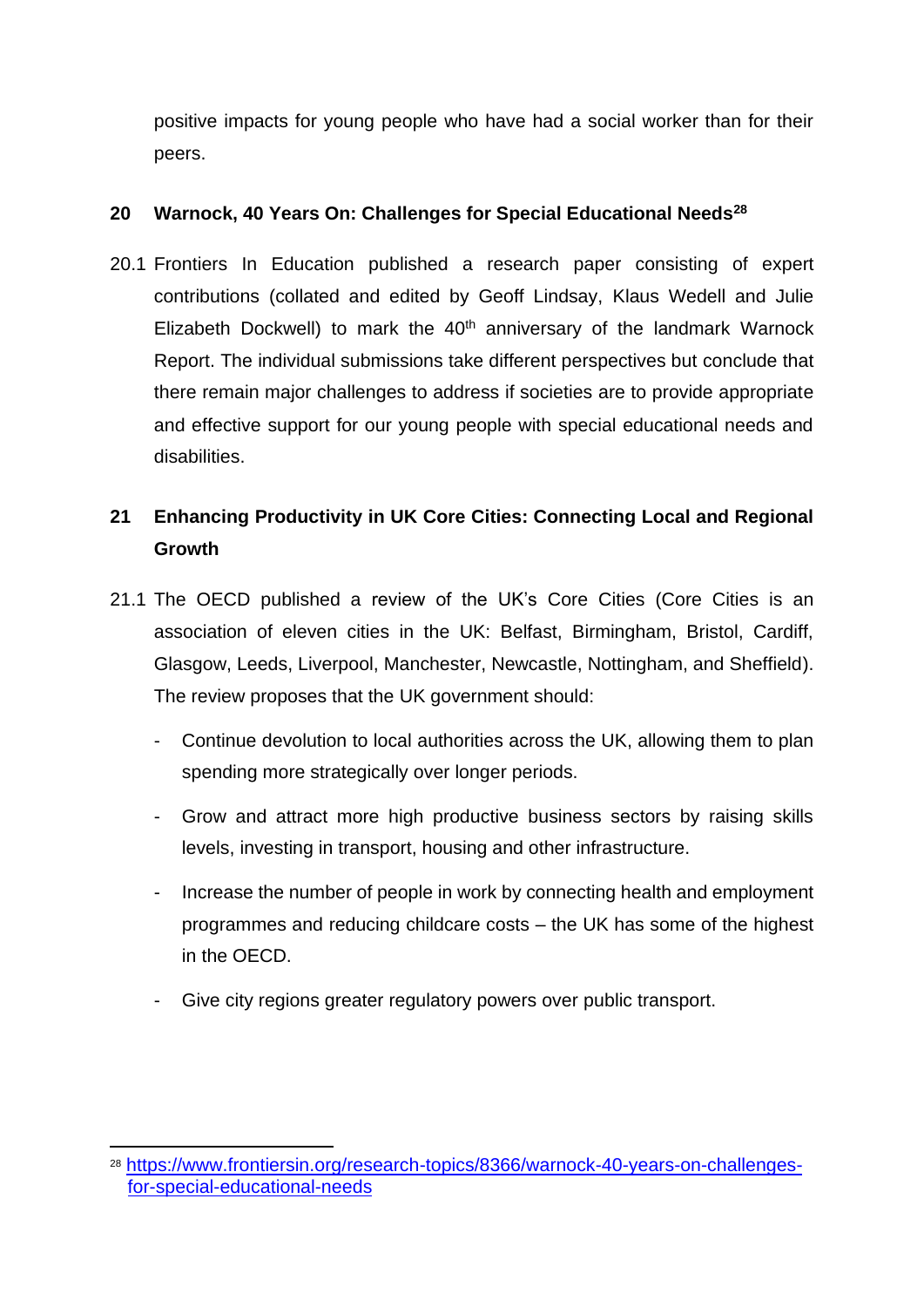21.2 Although London is not one of the Core Cities, London Councils works closely with Core Cities UK on shared ambitions, particularly in levelling-up and not rounding down economic growth in city regions outside the capital.

#### **22 Left behind? Understanding communities on the edge<sup>29</sup>**

- 22.1 New research published by Local Trust and Oxford Consultants for Social Inclusion (OCSI) suggests that places to meet, connectivity – both physical and digital – and an active, engaged community are vital to secure better social and economic outcomes for people living in deprived neighbourhoods.
- 22.2 People in places which lack these features have higher rates of unemployment and child poverty, and their health is also worse than those living in other deprived areas. And the evidence is that they are falling further behind. The report argues that this adds up to these areas being some of the most left behind in the country.
- 22.3 The research combines multiple national data sources to create a statisticallyrobust 'community needs' index for the first time, helping policy makers target investment in social infrastructure.
- 22.4 It supports the case for new solutions to 'level up' civic infrastructure (such as community centres, libraries, green spaces) and improve connectivity and community engagement. It asks government to answer the call of the Community Wealth Fund Alliance for the next wave of dormant assets from stocks, shares, bonds, insurance and pension funds to be invested in left-behind neighbourhoods for this purpose.
- 22.5 The report also asks government to establish a joint cross-government/civil society task force to consider evidence and develop recommendations to improve social and economic outcomes for people in left-behind areas, and to allocate an appropriate proportion of the £3.6bn Stronger Towns Fund and the proposed UK Shared Prosperity Fund to them.
- 22.6 The research identifies 206 wards as left behind. They have a combined population of more than two million people, which is nearly four per cent of people

<sup>29</sup> [https://localtrust.org.uk/wp-](https://localtrust.org.uk/wp-content/uploads/2019/08/local_trust_ocsi_left_behind_research_august_2019.pdf)

[content/uploads/2019/08/local\\_trust\\_ocsi\\_left\\_behind\\_research\\_august\\_2019.pdf](https://localtrust.org.uk/wp-content/uploads/2019/08/local_trust_ocsi_left_behind_research_august_2019.pdf)